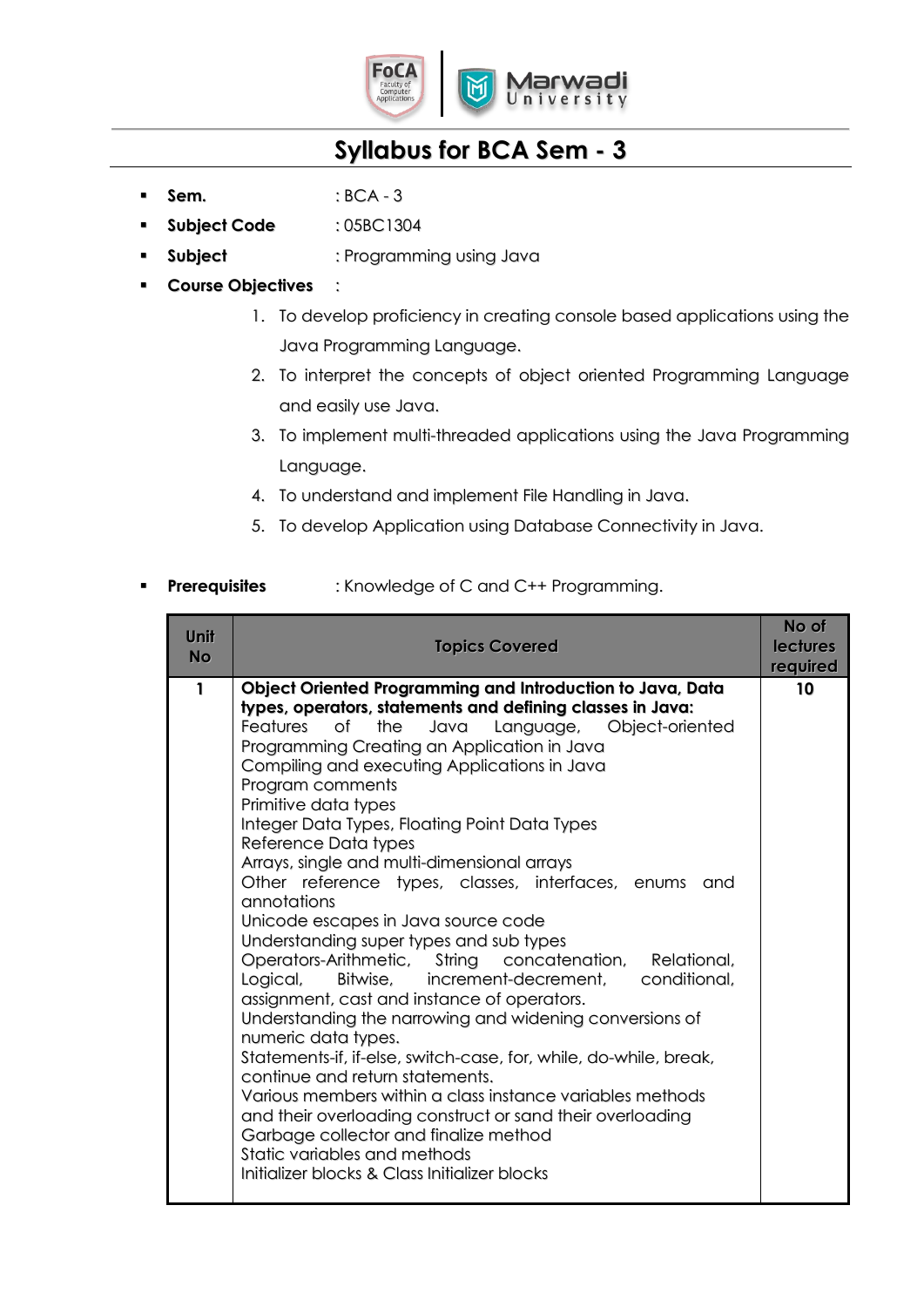

 $\breve{\mathbb{C}}$ 

| $\mathbf 2$<br>Inheritance and sub classing in Java, packages and use of<br>10<br>access specifiers, using common classes from the java.lang<br>package<br>Defining subclasses<br>Using super to use construct or of a super-class<br>Method overriding and use of super Variable shadowing and<br>use of super. Method and variable binding<br>Using final with variables, methods and classes<br>Abstract classes and interfaces Abstract classes and abstract<br>methods Single inheritance of classes<br><b>Interfaces</b><br>Object class as the super class of all classes<br>Methods inherited from the Object class Uses of package and<br>import statements use of staticim ports<br>use of CLASSPATH for class loading<br><b>Access specifiers</b><br>Access specifiers for members of a package<br>Access specifiers for members of a class Access specifiers for<br>overriding methods Using the Java APIs<br>Commonly used classes from the java. Lang package<br>Comparable and Comparator interfaces<br>String, String Buffer and the String Builder classes<br>Understanding pass by value and pass by reference for Java<br>Wrapper classes<br>Math class constants and methods<br><b>Exceptions, Nestedenum types and Collection framework</b><br>3<br>10<br>Runtime stack and execution of application<br>The return and the throw statements<br>There turntype and throws declarationin methods<br>Checked and the Unchecked exception classes<br>The Throwable class<br><b>Exception chaining</b><br>Handling exceptions with try and catch<br>Use of the finally block<br>Member Types<br>Top level nested classes and Inner classes The local class and<br>anonymous classes The enum type<br>Classes from java.util package<br>Date, Time Zone, Calendar and the Gregorian Calendar<br>classes<br><b>Collection Framework</b><br>Collection interface Set and List interfaces Map interfaces<br>Generics in the Collection Framework<br>Regular Expressions, Pattern and Matcher classes<br>Varargs and the Formatter class<br>Scanner class<br><b>Stream based I/O and Multi-threading:</b><br>12<br>4<br><b>Stream classes</b><br>Output Stream and the Writer classes<br>Input Stream and the Reader classes<br>Bridge classes Output Stream Writer and the Input Stream | <b>Syllabus for BCA Sem - 3</b> |  |
|-----------------------------------------------------------------------------------------------------------------------------------------------------------------------------------------------------------------------------------------------------------------------------------------------------------------------------------------------------------------------------------------------------------------------------------------------------------------------------------------------------------------------------------------------------------------------------------------------------------------------------------------------------------------------------------------------------------------------------------------------------------------------------------------------------------------------------------------------------------------------------------------------------------------------------------------------------------------------------------------------------------------------------------------------------------------------------------------------------------------------------------------------------------------------------------------------------------------------------------------------------------------------------------------------------------------------------------------------------------------------------------------------------------------------------------------------------------------------------------------------------------------------------------------------------------------------------------------------------------------------------------------------------------------------------------------------------------------------------------------------------------------------------------------------------------------------------------------------------------------------------------------------------------------------------------------------------------------------------------------------------------------------------------------------------------------------------------------------------------------------------------------------------------------------------------------------------------------------------------------------------------------------------------------------------|---------------------------------|--|
|                                                                                                                                                                                                                                                                                                                                                                                                                                                                                                                                                                                                                                                                                                                                                                                                                                                                                                                                                                                                                                                                                                                                                                                                                                                                                                                                                                                                                                                                                                                                                                                                                                                                                                                                                                                                                                                                                                                                                                                                                                                                                                                                                                                                                                                                                                     |                                 |  |
|                                                                                                                                                                                                                                                                                                                                                                                                                                                                                                                                                                                                                                                                                                                                                                                                                                                                                                                                                                                                                                                                                                                                                                                                                                                                                                                                                                                                                                                                                                                                                                                                                                                                                                                                                                                                                                                                                                                                                                                                                                                                                                                                                                                                                                                                                                     |                                 |  |
|                                                                                                                                                                                                                                                                                                                                                                                                                                                                                                                                                                                                                                                                                                                                                                                                                                                                                                                                                                                                                                                                                                                                                                                                                                                                                                                                                                                                                                                                                                                                                                                                                                                                                                                                                                                                                                                                                                                                                                                                                                                                                                                                                                                                                                                                                                     |                                 |  |
|                                                                                                                                                                                                                                                                                                                                                                                                                                                                                                                                                                                                                                                                                                                                                                                                                                                                                                                                                                                                                                                                                                                                                                                                                                                                                                                                                                                                                                                                                                                                                                                                                                                                                                                                                                                                                                                                                                                                                                                                                                                                                                                                                                                                                                                                                                     |                                 |  |
|                                                                                                                                                                                                                                                                                                                                                                                                                                                                                                                                                                                                                                                                                                                                                                                                                                                                                                                                                                                                                                                                                                                                                                                                                                                                                                                                                                                                                                                                                                                                                                                                                                                                                                                                                                                                                                                                                                                                                                                                                                                                                                                                                                                                                                                                                                     |                                 |  |
|                                                                                                                                                                                                                                                                                                                                                                                                                                                                                                                                                                                                                                                                                                                                                                                                                                                                                                                                                                                                                                                                                                                                                                                                                                                                                                                                                                                                                                                                                                                                                                                                                                                                                                                                                                                                                                                                                                                                                                                                                                                                                                                                                                                                                                                                                                     |                                 |  |
|                                                                                                                                                                                                                                                                                                                                                                                                                                                                                                                                                                                                                                                                                                                                                                                                                                                                                                                                                                                                                                                                                                                                                                                                                                                                                                                                                                                                                                                                                                                                                                                                                                                                                                                                                                                                                                                                                                                                                                                                                                                                                                                                                                                                                                                                                                     |                                 |  |
|                                                                                                                                                                                                                                                                                                                                                                                                                                                                                                                                                                                                                                                                                                                                                                                                                                                                                                                                                                                                                                                                                                                                                                                                                                                                                                                                                                                                                                                                                                                                                                                                                                                                                                                                                                                                                                                                                                                                                                                                                                                                                                                                                                                                                                                                                                     |                                 |  |
|                                                                                                                                                                                                                                                                                                                                                                                                                                                                                                                                                                                                                                                                                                                                                                                                                                                                                                                                                                                                                                                                                                                                                                                                                                                                                                                                                                                                                                                                                                                                                                                                                                                                                                                                                                                                                                                                                                                                                                                                                                                                                                                                                                                                                                                                                                     |                                 |  |
|                                                                                                                                                                                                                                                                                                                                                                                                                                                                                                                                                                                                                                                                                                                                                                                                                                                                                                                                                                                                                                                                                                                                                                                                                                                                                                                                                                                                                                                                                                                                                                                                                                                                                                                                                                                                                                                                                                                                                                                                                                                                                                                                                                                                                                                                                                     |                                 |  |
|                                                                                                                                                                                                                                                                                                                                                                                                                                                                                                                                                                                                                                                                                                                                                                                                                                                                                                                                                                                                                                                                                                                                                                                                                                                                                                                                                                                                                                                                                                                                                                                                                                                                                                                                                                                                                                                                                                                                                                                                                                                                                                                                                                                                                                                                                                     |                                 |  |
|                                                                                                                                                                                                                                                                                                                                                                                                                                                                                                                                                                                                                                                                                                                                                                                                                                                                                                                                                                                                                                                                                                                                                                                                                                                                                                                                                                                                                                                                                                                                                                                                                                                                                                                                                                                                                                                                                                                                                                                                                                                                                                                                                                                                                                                                                                     |                                 |  |
|                                                                                                                                                                                                                                                                                                                                                                                                                                                                                                                                                                                                                                                                                                                                                                                                                                                                                                                                                                                                                                                                                                                                                                                                                                                                                                                                                                                                                                                                                                                                                                                                                                                                                                                                                                                                                                                                                                                                                                                                                                                                                                                                                                                                                                                                                                     |                                 |  |
|                                                                                                                                                                                                                                                                                                                                                                                                                                                                                                                                                                                                                                                                                                                                                                                                                                                                                                                                                                                                                                                                                                                                                                                                                                                                                                                                                                                                                                                                                                                                                                                                                                                                                                                                                                                                                                                                                                                                                                                                                                                                                                                                                                                                                                                                                                     |                                 |  |
|                                                                                                                                                                                                                                                                                                                                                                                                                                                                                                                                                                                                                                                                                                                                                                                                                                                                                                                                                                                                                                                                                                                                                                                                                                                                                                                                                                                                                                                                                                                                                                                                                                                                                                                                                                                                                                                                                                                                                                                                                                                                                                                                                                                                                                                                                                     |                                 |  |
|                                                                                                                                                                                                                                                                                                                                                                                                                                                                                                                                                                                                                                                                                                                                                                                                                                                                                                                                                                                                                                                                                                                                                                                                                                                                                                                                                                                                                                                                                                                                                                                                                                                                                                                                                                                                                                                                                                                                                                                                                                                                                                                                                                                                                                                                                                     |                                 |  |
|                                                                                                                                                                                                                                                                                                                                                                                                                                                                                                                                                                                                                                                                                                                                                                                                                                                                                                                                                                                                                                                                                                                                                                                                                                                                                                                                                                                                                                                                                                                                                                                                                                                                                                                                                                                                                                                                                                                                                                                                                                                                                                                                                                                                                                                                                                     |                                 |  |
|                                                                                                                                                                                                                                                                                                                                                                                                                                                                                                                                                                                                                                                                                                                                                                                                                                                                                                                                                                                                                                                                                                                                                                                                                                                                                                                                                                                                                                                                                                                                                                                                                                                                                                                                                                                                                                                                                                                                                                                                                                                                                                                                                                                                                                                                                                     |                                 |  |
|                                                                                                                                                                                                                                                                                                                                                                                                                                                                                                                                                                                                                                                                                                                                                                                                                                                                                                                                                                                                                                                                                                                                                                                                                                                                                                                                                                                                                                                                                                                                                                                                                                                                                                                                                                                                                                                                                                                                                                                                                                                                                                                                                                                                                                                                                                     |                                 |  |
|                                                                                                                                                                                                                                                                                                                                                                                                                                                                                                                                                                                                                                                                                                                                                                                                                                                                                                                                                                                                                                                                                                                                                                                                                                                                                                                                                                                                                                                                                                                                                                                                                                                                                                                                                                                                                                                                                                                                                                                                                                                                                                                                                                                                                                                                                                     |                                 |  |
|                                                                                                                                                                                                                                                                                                                                                                                                                                                                                                                                                                                                                                                                                                                                                                                                                                                                                                                                                                                                                                                                                                                                                                                                                                                                                                                                                                                                                                                                                                                                                                                                                                                                                                                                                                                                                                                                                                                                                                                                                                                                                                                                                                                                                                                                                                     |                                 |  |
|                                                                                                                                                                                                                                                                                                                                                                                                                                                                                                                                                                                                                                                                                                                                                                                                                                                                                                                                                                                                                                                                                                                                                                                                                                                                                                                                                                                                                                                                                                                                                                                                                                                                                                                                                                                                                                                                                                                                                                                                                                                                                                                                                                                                                                                                                                     |                                 |  |
|                                                                                                                                                                                                                                                                                                                                                                                                                                                                                                                                                                                                                                                                                                                                                                                                                                                                                                                                                                                                                                                                                                                                                                                                                                                                                                                                                                                                                                                                                                                                                                                                                                                                                                                                                                                                                                                                                                                                                                                                                                                                                                                                                                                                                                                                                                     |                                 |  |
|                                                                                                                                                                                                                                                                                                                                                                                                                                                                                                                                                                                                                                                                                                                                                                                                                                                                                                                                                                                                                                                                                                                                                                                                                                                                                                                                                                                                                                                                                                                                                                                                                                                                                                                                                                                                                                                                                                                                                                                                                                                                                                                                                                                                                                                                                                     |                                 |  |
|                                                                                                                                                                                                                                                                                                                                                                                                                                                                                                                                                                                                                                                                                                                                                                                                                                                                                                                                                                                                                                                                                                                                                                                                                                                                                                                                                                                                                                                                                                                                                                                                                                                                                                                                                                                                                                                                                                                                                                                                                                                                                                                                                                                                                                                                                                     |                                 |  |
|                                                                                                                                                                                                                                                                                                                                                                                                                                                                                                                                                                                                                                                                                                                                                                                                                                                                                                                                                                                                                                                                                                                                                                                                                                                                                                                                                                                                                                                                                                                                                                                                                                                                                                                                                                                                                                                                                                                                                                                                                                                                                                                                                                                                                                                                                                     |                                 |  |
|                                                                                                                                                                                                                                                                                                                                                                                                                                                                                                                                                                                                                                                                                                                                                                                                                                                                                                                                                                                                                                                                                                                                                                                                                                                                                                                                                                                                                                                                                                                                                                                                                                                                                                                                                                                                                                                                                                                                                                                                                                                                                                                                                                                                                                                                                                     |                                 |  |
|                                                                                                                                                                                                                                                                                                                                                                                                                                                                                                                                                                                                                                                                                                                                                                                                                                                                                                                                                                                                                                                                                                                                                                                                                                                                                                                                                                                                                                                                                                                                                                                                                                                                                                                                                                                                                                                                                                                                                                                                                                                                                                                                                                                                                                                                                                     |                                 |  |
|                                                                                                                                                                                                                                                                                                                                                                                                                                                                                                                                                                                                                                                                                                                                                                                                                                                                                                                                                                                                                                                                                                                                                                                                                                                                                                                                                                                                                                                                                                                                                                                                                                                                                                                                                                                                                                                                                                                                                                                                                                                                                                                                                                                                                                                                                                     |                                 |  |
|                                                                                                                                                                                                                                                                                                                                                                                                                                                                                                                                                                                                                                                                                                                                                                                                                                                                                                                                                                                                                                                                                                                                                                                                                                                                                                                                                                                                                                                                                                                                                                                                                                                                                                                                                                                                                                                                                                                                                                                                                                                                                                                                                                                                                                                                                                     |                                 |  |
|                                                                                                                                                                                                                                                                                                                                                                                                                                                                                                                                                                                                                                                                                                                                                                                                                                                                                                                                                                                                                                                                                                                                                                                                                                                                                                                                                                                                                                                                                                                                                                                                                                                                                                                                                                                                                                                                                                                                                                                                                                                                                                                                                                                                                                                                                                     |                                 |  |
|                                                                                                                                                                                                                                                                                                                                                                                                                                                                                                                                                                                                                                                                                                                                                                                                                                                                                                                                                                                                                                                                                                                                                                                                                                                                                                                                                                                                                                                                                                                                                                                                                                                                                                                                                                                                                                                                                                                                                                                                                                                                                                                                                                                                                                                                                                     |                                 |  |
|                                                                                                                                                                                                                                                                                                                                                                                                                                                                                                                                                                                                                                                                                                                                                                                                                                                                                                                                                                                                                                                                                                                                                                                                                                                                                                                                                                                                                                                                                                                                                                                                                                                                                                                                                                                                                                                                                                                                                                                                                                                                                                                                                                                                                                                                                                     |                                 |  |
|                                                                                                                                                                                                                                                                                                                                                                                                                                                                                                                                                                                                                                                                                                                                                                                                                                                                                                                                                                                                                                                                                                                                                                                                                                                                                                                                                                                                                                                                                                                                                                                                                                                                                                                                                                                                                                                                                                                                                                                                                                                                                                                                                                                                                                                                                                     |                                 |  |
|                                                                                                                                                                                                                                                                                                                                                                                                                                                                                                                                                                                                                                                                                                                                                                                                                                                                                                                                                                                                                                                                                                                                                                                                                                                                                                                                                                                                                                                                                                                                                                                                                                                                                                                                                                                                                                                                                                                                                                                                                                                                                                                                                                                                                                                                                                     |                                 |  |
|                                                                                                                                                                                                                                                                                                                                                                                                                                                                                                                                                                                                                                                                                                                                                                                                                                                                                                                                                                                                                                                                                                                                                                                                                                                                                                                                                                                                                                                                                                                                                                                                                                                                                                                                                                                                                                                                                                                                                                                                                                                                                                                                                                                                                                                                                                     |                                 |  |
|                                                                                                                                                                                                                                                                                                                                                                                                                                                                                                                                                                                                                                                                                                                                                                                                                                                                                                                                                                                                                                                                                                                                                                                                                                                                                                                                                                                                                                                                                                                                                                                                                                                                                                                                                                                                                                                                                                                                                                                                                                                                                                                                                                                                                                                                                                     |                                 |  |
|                                                                                                                                                                                                                                                                                                                                                                                                                                                                                                                                                                                                                                                                                                                                                                                                                                                                                                                                                                                                                                                                                                                                                                                                                                                                                                                                                                                                                                                                                                                                                                                                                                                                                                                                                                                                                                                                                                                                                                                                                                                                                                                                                                                                                                                                                                     |                                 |  |
|                                                                                                                                                                                                                                                                                                                                                                                                                                                                                                                                                                                                                                                                                                                                                                                                                                                                                                                                                                                                                                                                                                                                                                                                                                                                                                                                                                                                                                                                                                                                                                                                                                                                                                                                                                                                                                                                                                                                                                                                                                                                                                                                                                                                                                                                                                     |                                 |  |
|                                                                                                                                                                                                                                                                                                                                                                                                                                                                                                                                                                                                                                                                                                                                                                                                                                                                                                                                                                                                                                                                                                                                                                                                                                                                                                                                                                                                                                                                                                                                                                                                                                                                                                                                                                                                                                                                                                                                                                                                                                                                                                                                                                                                                                                                                                     |                                 |  |
|                                                                                                                                                                                                                                                                                                                                                                                                                                                                                                                                                                                                                                                                                                                                                                                                                                                                                                                                                                                                                                                                                                                                                                                                                                                                                                                                                                                                                                                                                                                                                                                                                                                                                                                                                                                                                                                                                                                                                                                                                                                                                                                                                                                                                                                                                                     |                                 |  |
|                                                                                                                                                                                                                                                                                                                                                                                                                                                                                                                                                                                                                                                                                                                                                                                                                                                                                                                                                                                                                                                                                                                                                                                                                                                                                                                                                                                                                                                                                                                                                                                                                                                                                                                                                                                                                                                                                                                                                                                                                                                                                                                                                                                                                                                                                                     |                                 |  |
|                                                                                                                                                                                                                                                                                                                                                                                                                                                                                                                                                                                                                                                                                                                                                                                                                                                                                                                                                                                                                                                                                                                                                                                                                                                                                                                                                                                                                                                                                                                                                                                                                                                                                                                                                                                                                                                                                                                                                                                                                                                                                                                                                                                                                                                                                                     |                                 |  |
|                                                                                                                                                                                                                                                                                                                                                                                                                                                                                                                                                                                                                                                                                                                                                                                                                                                                                                                                                                                                                                                                                                                                                                                                                                                                                                                                                                                                                                                                                                                                                                                                                                                                                                                                                                                                                                                                                                                                                                                                                                                                                                                                                                                                                                                                                                     |                                 |  |
|                                                                                                                                                                                                                                                                                                                                                                                                                                                                                                                                                                                                                                                                                                                                                                                                                                                                                                                                                                                                                                                                                                                                                                                                                                                                                                                                                                                                                                                                                                                                                                                                                                                                                                                                                                                                                                                                                                                                                                                                                                                                                                                                                                                                                                                                                                     |                                 |  |
|                                                                                                                                                                                                                                                                                                                                                                                                                                                                                                                                                                                                                                                                                                                                                                                                                                                                                                                                                                                                                                                                                                                                                                                                                                                                                                                                                                                                                                                                                                                                                                                                                                                                                                                                                                                                                                                                                                                                                                                                                                                                                                                                                                                                                                                                                                     | Reader                          |  |
| Writing and reading from files using File Output Stream and                                                                                                                                                                                                                                                                                                                                                                                                                                                                                                                                                                                                                                                                                                                                                                                                                                                                                                                                                                                                                                                                                                                                                                                                                                                                                                                                                                                                                                                                                                                                                                                                                                                                                                                                                                                                                                                                                                                                                                                                                                                                                                                                                                                                                                         |                                 |  |
|                                                                                                                                                                                                                                                                                                                                                                                                                                                                                                                                                                                                                                                                                                                                                                                                                                                                                                                                                                                                                                                                                                                                                                                                                                                                                                                                                                                                                                                                                                                                                                                                                                                                                                                                                                                                                                                                                                                                                                                                                                                                                                                                                                                                                                                                                                     | the File Input Stream           |  |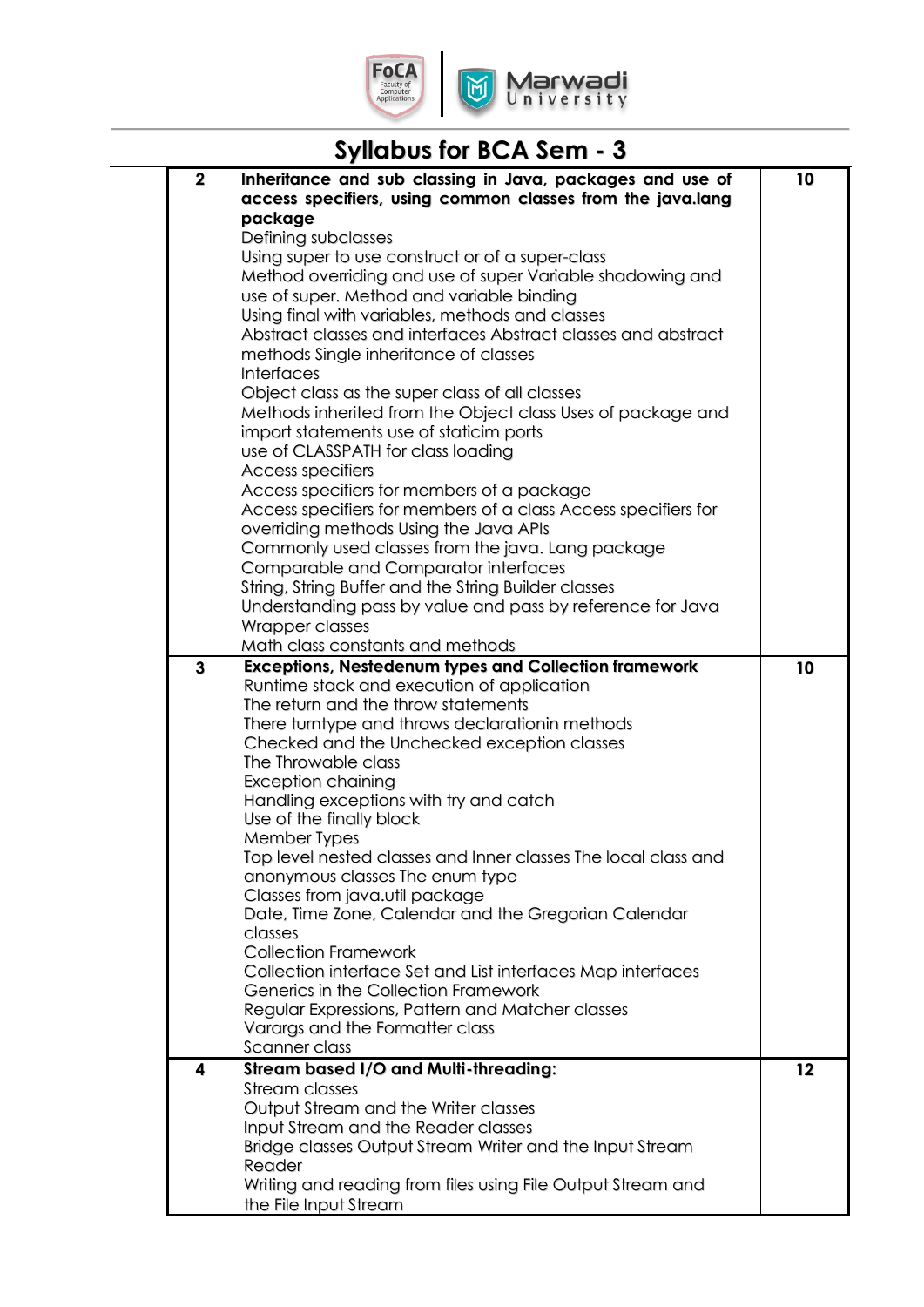

|   | Piped Streams<br>Array based streams<br>Filter streams<br><b>Buffered streams</b><br>Print Stream and the Print Writer classes<br>Data and Object streams<br><b>Random Access File</b><br>Multi-threading<br>Thread class and thread of execution<br>Creating a new Thread of execution<br><b>Thread Group</b><br>Properties of Thread instance<br>Daemon Threads<br>Thread states<br>Synchronization |   |
|---|-------------------------------------------------------------------------------------------------------------------------------------------------------------------------------------------------------------------------------------------------------------------------------------------------------------------------------------------------------------------------------------------------------|---|
|   | Another way of creating a thread of execution                                                                                                                                                                                                                                                                                                                                                         |   |
| 5 | <b>Database Connectivity</b><br>The Design of JDBC, JDBC Driver Types, SQL, JDBC<br>Configuration: URL, driver jar files, starting the<br>database, registering the driver class, connecting to<br>database, Working with JDBC Statements: executing<br>SQL statement, managing connections, statements,<br>Result sets, SQL exceptions, Query Execution:<br>prepared statement.                      | 8 |

## **Course Outcomes:**

- 1. Describe the basic concepts of OOP with Java
- 2. Construct console based applications using various features of java.
- 3. Determine how to use Exception handling in Java
- 4. Determine how to use Multithreading in Java
- 5. Construct Applications based on Database Connectivity.

|                 |  |   |  |   |  | PO1   PO2   PO3   PO4   PO5   PO6   PO7   PO8   PO9   PO10   PO11 |  |
|-----------------|--|---|--|---|--|-------------------------------------------------------------------|--|
| CO <sub>1</sub> |  | M |  |   |  |                                                                   |  |
| CO <sub>2</sub> |  |   |  |   |  |                                                                   |  |
| CO <sub>3</sub> |  |   |  |   |  |                                                                   |  |
| CO <sub>4</sub> |  |   |  | M |  |                                                                   |  |
| CO <sub>5</sub> |  |   |  |   |  |                                                                   |  |

## **Course Outcomes – Program Outcomes Mapping Table :**

## **Text Book :**

- 1. Java: The Complete Reference, Seventh Edition by Herbert Schildt
- 2. Cay S Horstmann, Gary Cornell, "Core Java 2, Volume 1 Fundamentals", Pearson Education(9th edition – 2013).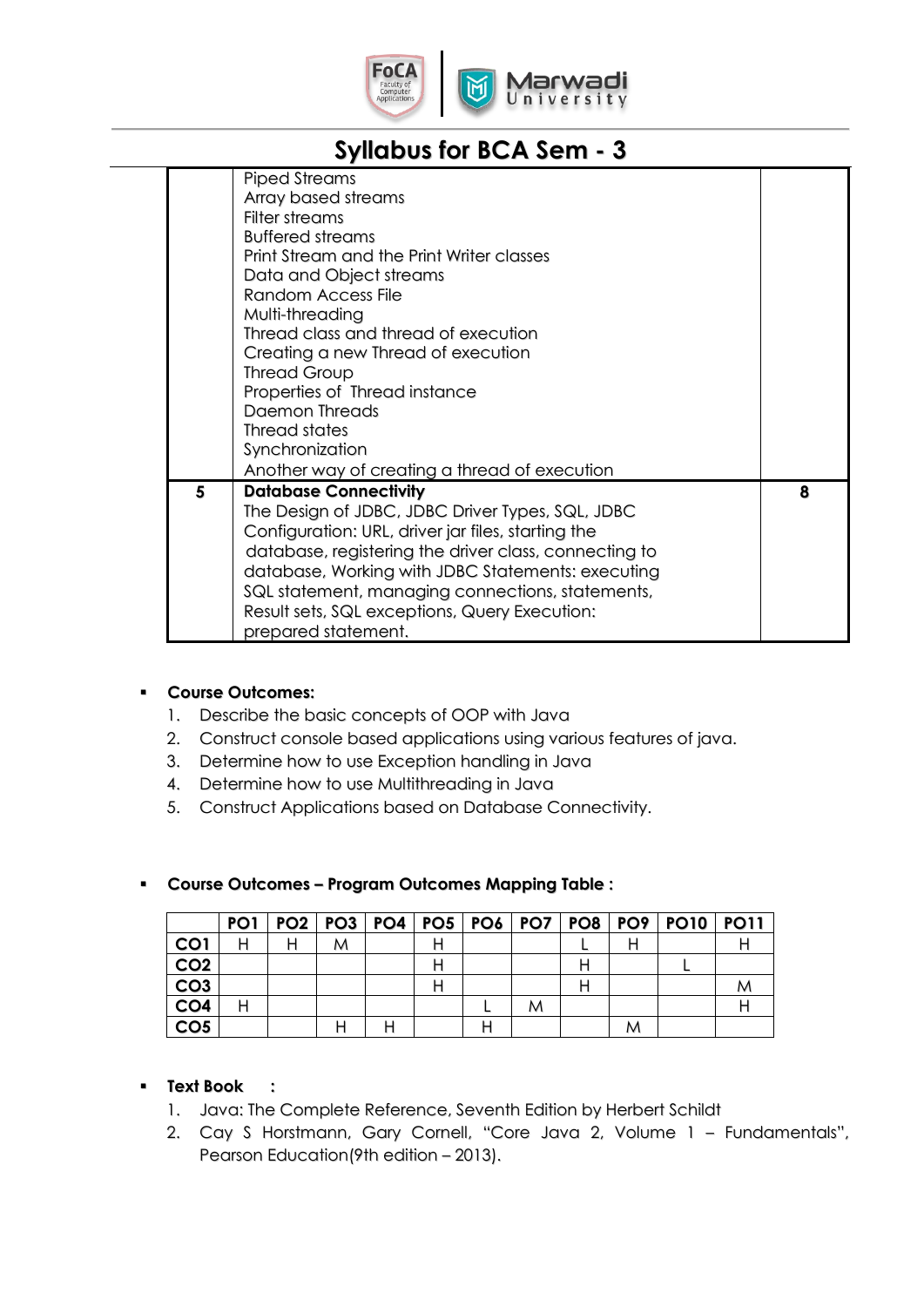

## **Reference Books :**

- 1. Ivor Horton's "Beginning Java 2" JDK 5 Edition, Wiley Computer Publishing, (2007).
- 2. Ken Arnold, James Gosling, David Holmes, "The Java Programming Language", Addison- Wesley Pearson Education (4th Edition – 2005).
- 3. Raj Kumar Buyya, S. ThamaraiSelvi, & Xing Chen Chu, "Object-Oriented Programming with
- 4. Java: Essentials & Applications", Tata McGraw Hill
- 5. Cay Horstmann, "Big Java", Wiley Computer publishing (2nd edition 2006).
- 6. Hari Mohan Pandey, "Java Programming", Pearson
- 7. SharanZakhour, Scott Hommel, Jacob Royal, Isaac Rabinovitch, Tom Risser, Mark Hoeber
- 8. "The Java Tutorial", Addison-Wesley Pearson Education(4th Edition)
- 9. Pravin Jain, "The Class of Java", Pearson Education.

#### **Web References:**

- 1. www.javatpoint.com
- 2. www.java2s.com
- 3. www.roseindia.net

#### **App References:**

- 1. Learn Java Programming
- 2. 1000 Java Programming

#### **Syllabus Coverage from text /reference book & web/app reference:**

| Unit<br><b>No</b> | <b>Chapter Numbers</b>                          |
|-------------------|-------------------------------------------------|
|                   | Chapter1 to 6                                   |
|                   | Chapter7 to 9 and 15                            |
|                   | Chapter10,17,18                                 |
|                   | Chapter11,13, 19                                |
|                   | Chapter21 to25 andChapter7,9 fromText book No.2 |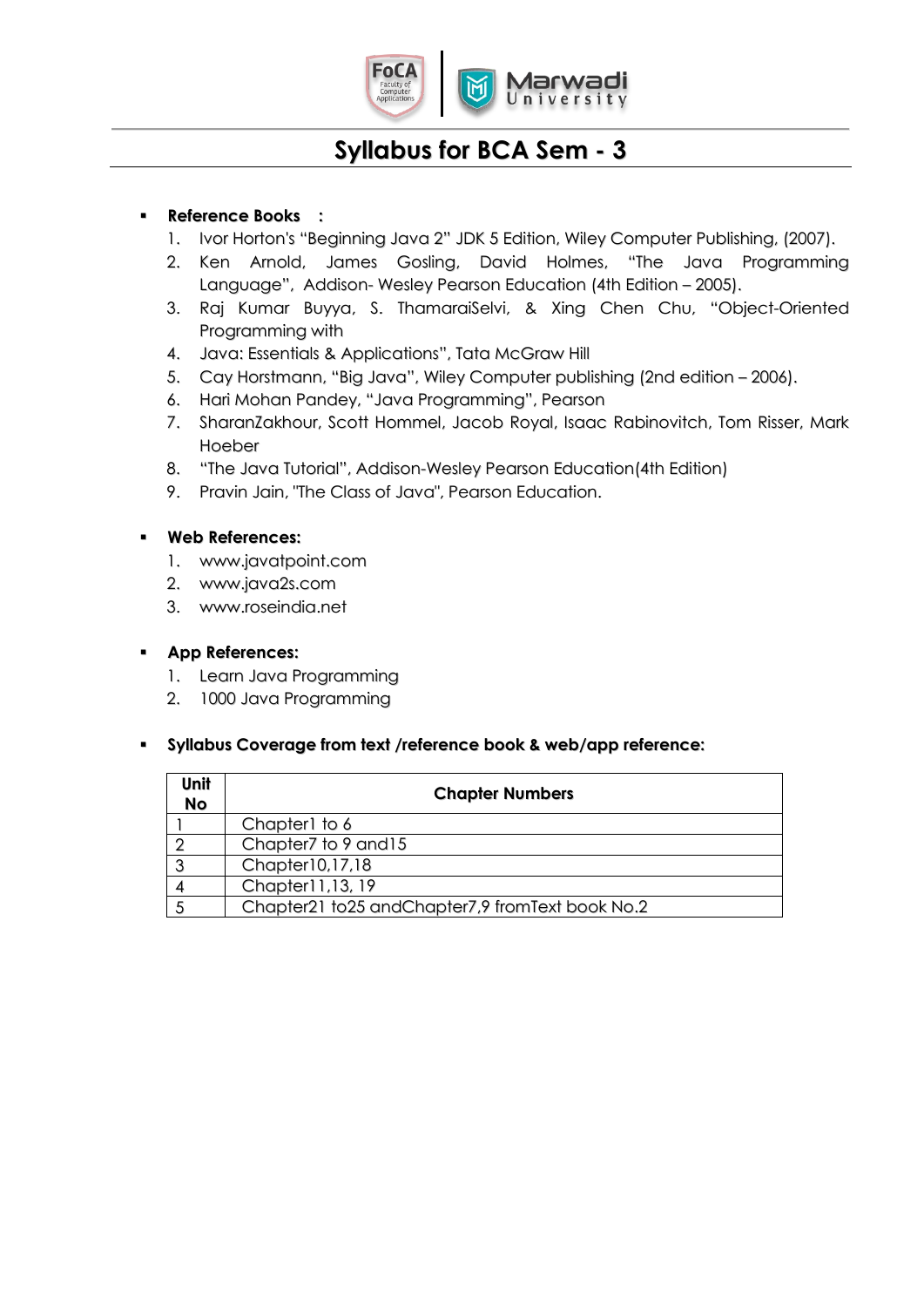

## **Syllabus for BCA Sem - 3 PRACTICALS**

| Unit<br><b>No</b> | <b>List of Practicals</b>                                                                                                       |
|-------------------|---------------------------------------------------------------------------------------------------------------------------------|
| $\mathbf{1}$      | 1. Write a simple java program to display message.                                                                              |
|                   | Write a java program to get a name from user and display on screen.<br>2.                                                       |
|                   | Write a java program to get personal information from user and display on<br>3.<br>screen.                                      |
|                   | Write a java program to perform different arithmetic operations. (Using<br>4.                                                   |
|                   | Command Line args)<br>Write a java program to get different values from user at runtime using Scanner.<br>5.                    |
|                   | Write a java program to get the name from user and print 10 times using loop.<br>6.                                             |
|                   | 7. Write a java program to use IF Condition                                                                                     |
|                   | Write a java program to find ODD or EVEN number using command line<br>8.<br>argument                                            |
|                   | 9. Write a java program to find out students result/grade using IF condition.                                                   |
|                   | 10. Write a java program of 1D array                                                                                            |
| $\mathbf 2$       | 11. Write a java program to use Interface in java                                                                               |
|                   | 12. Write a java program to extend one interface into another interface                                                         |
|                   | 13. Write a java program to perform simple inheritance.<br>14. Write a java program to use multilevel inheritance.              |
|                   | 15. Write a java program to use Hierarchical inheritance                                                                        |
|                   | 16. Write a java program to use Abstract class                                                                                  |
|                   | 17. Write a java program to use interface                                                                                       |
|                   | 18. Write a java program to use Multiple inheritance using interface.                                                           |
|                   | 19. Write a java program to use method overriding                                                                               |
|                   | 20. Write a java program to perform overriding of abstract class                                                                |
|                   | 21. Write a java program to demonstrate encapsulation                                                                           |
| 3                 | 22 Write a java program to implement simple exception handling                                                                  |
|                   | 23 Write a java program to implement Arithmetic Exception<br>24 Write a java program to use Finally block in Exception Handling |
|                   | 25<br>Write a java program to use Multiple Catch Block                                                                          |
|                   | 26<br>Write a java program to use Throw Keyword                                                                                 |
|                   | 27<br>Write a java program to use Throws Keyword                                                                                |
|                   | Write a java program to implement custom exception<br>28                                                                        |
|                   | Write a java program to implement Exception Propagation<br>29                                                                   |
|                   | 30 Write a java program to implement Exception Chaining                                                                         |
|                   | 31<br>Write a java program to use simple inner class in your program                                                            |
|                   | 32<br>Write a java program to use Static Inner Class<br>33                                                                      |
|                   | Write a java program to use Local Inner Class<br>34<br>Write a java program to use Nested Interface                             |
|                   | 35<br>Write a java program to display date in different format                                                                  |
|                   | Write a java program to display different calendar information using calendar<br>36                                             |
|                   | class                                                                                                                           |
|                   | 37<br>Write a java program to add, subtract a days/month into current date and                                                  |
|                   | time                                                                                                                            |
|                   | Write a java program to use Gregorian calendar to display calendar<br>38<br>information                                         |
| 4                 | 39. Write a java program to store multiple elements using an ArrayList                                                          |
|                   | 40. Write a java program to add multiple elements into LinkedList                                                               |
|                   | 41. Write a java program to store multiple values in a Vector and fetch it using an                                             |